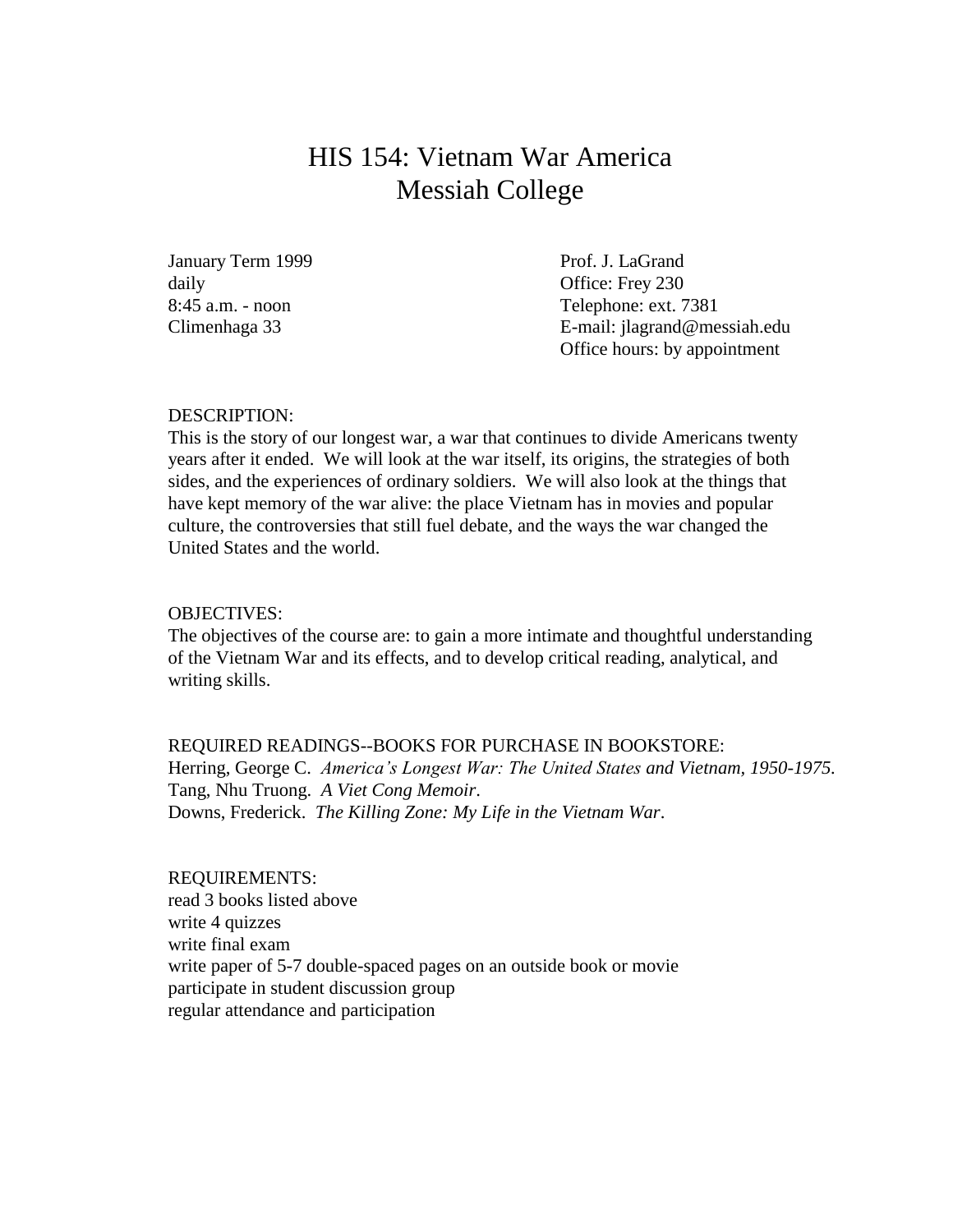### STANDARD OF EVALUATION:

The final grade for the course will be derived as follows:

| quiz $#1$                        | 10% |     |
|----------------------------------|-----|-----|
| quiz $#2$                        | 5%  |     |
| quiz $#3$                        | 10% |     |
| quiz #4                          | 5%  |     |
| final exam                       |     | 40% |
| paper                            |     | 20% |
| group work & class participation |     | 10% |

## QUIZZES:

Quizzes on readings and lecture material will consist of multiple choice, short answer, and identification (ID) questions. ID questions will ask you to identify and give the significance of several terms. These might be names, places, organizations, pieces of legislation, etc. In identifying these terms, play the role of the journalist who always answers the five "W" questions: who, what, when, where, and why. After you have identified the term, make sure you explain its significance--where it fits in or contributes to major themes covered in the course.

### FINAL EXAM:

The final exam on the last day of the course will consist of 2 essays, both of them comprehensive in that they address the entire span of the course. The essays you write on the final exam should be well-organized, persuasive, and draw on materials from all the different facets of the course--lectures, readings, class discussions, and films--for examples and evidence.

#### PAPER:

Each student will write a paper that discusses either an outside book or a movie on the Vietnam War. In addition to a brief summary of the book or movie, papers should focus on what major question the book or movie addresses--Why did the Vietnam War occur? Why did the U.S. lose the Vietnam War? What was the impact of the Vietnam War? Papers should discuss whether the answers provided in the book or movie correspond to those encountered in other readings or in class, and assess the persuasiveness of the book or movie discussed. All books or movies must be approved by the instructor.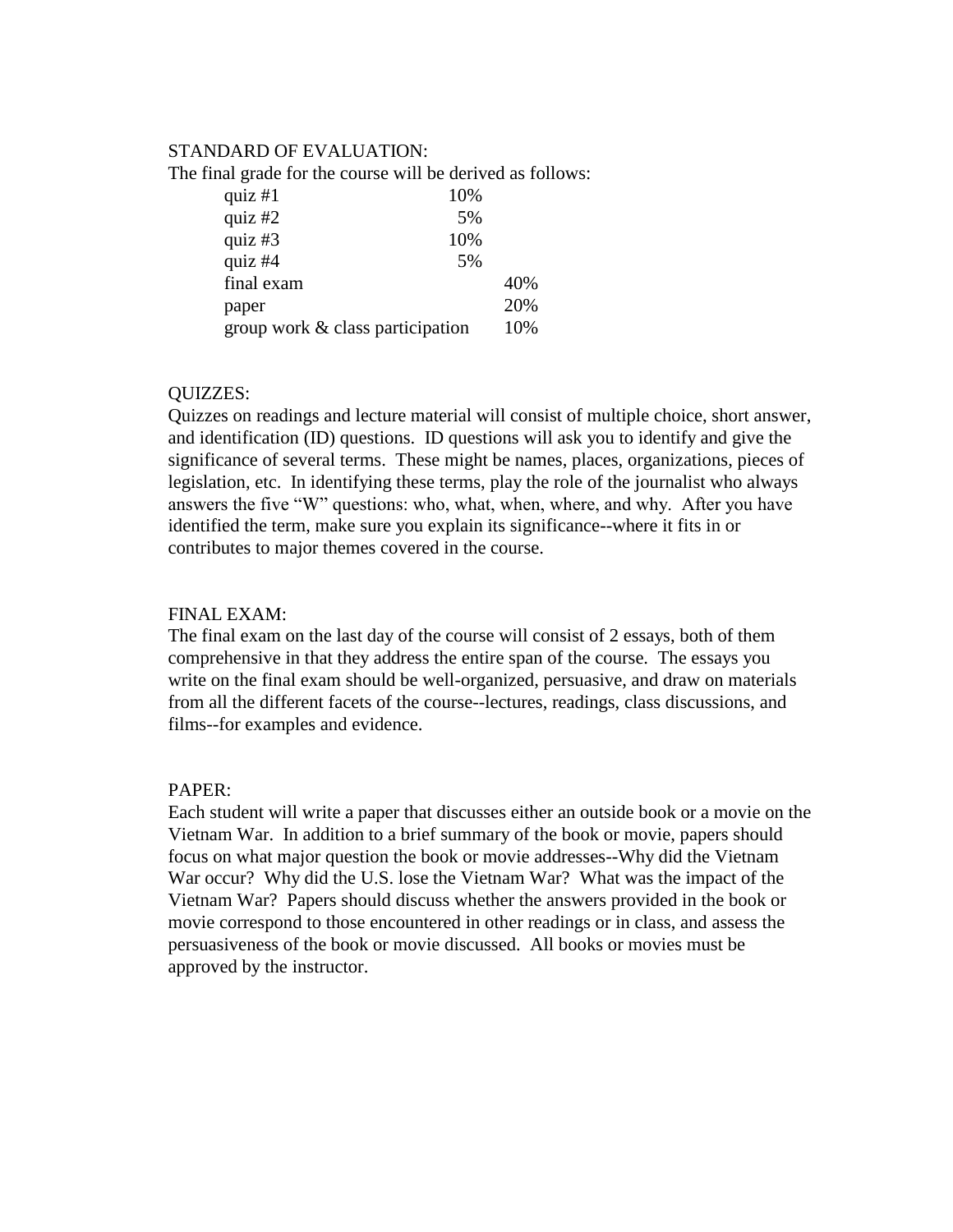## STUDENT DISCUSSION GROUPS:

Students will participate on one of three student discussion groups (on Tang, chs. 1-8; Downs, all; or Tang, chs. 13-24). Each group will be responsible for providing classmates with a list of questions on their reading before class discussion, and for leading class discussion

## CLASS PARTICIPATION:

It goes without saying that you must attend class regularly in order to participate. You are expected to attend every class meeting. Beyond this minimal participation in the class (which will earn you only a minimal participation grade), you can gain participation points by regularly asking or answering questions, and by responding to readings, lectures, and films when given the opportunity.

## NOTE ON ACADEMIC RESPONSIBILITY:

As stated on page 42 of the Messiah College catalog, academic dishonesty of any kind (including cheating and plagiarism) violates the community standards of Messiah College, as well as those of the larger community of scholars into which you enter through this course. As such, any cases will be punished appropriately. However, please do not hesitate to talk to the instructor if you have any questions about how to use or cite outside sources.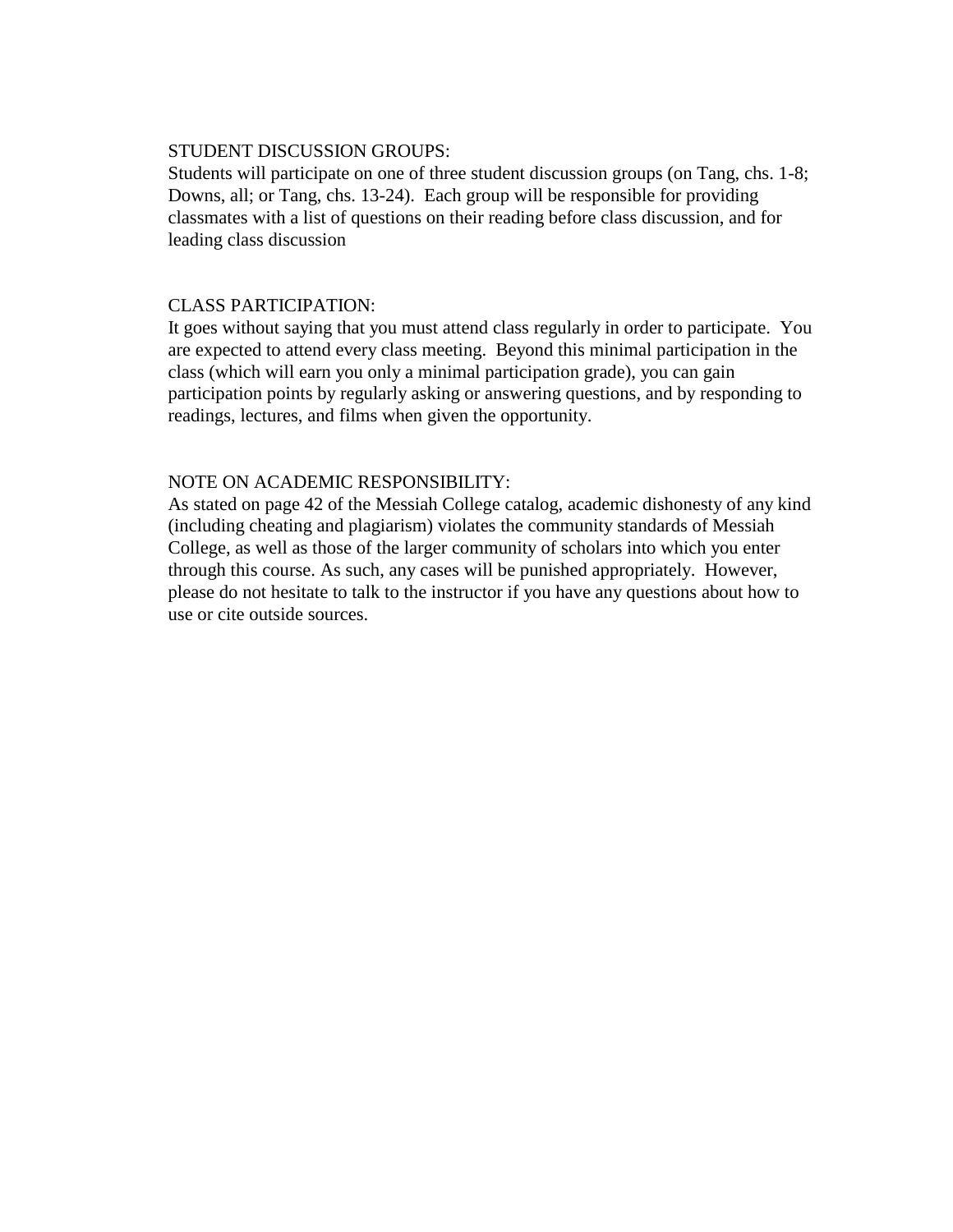# **SCHEDULE**

## [NOTE: ALL DETAILS SUBJECT TO CHANGE]

| Mon., Jan. 11   | Introduction;                                                                                                         |
|-----------------|-----------------------------------------------------------------------------------------------------------------------|
|                 | Vietnam & the World to 1945                                                                                           |
| Tues., Jan. 12  | The Cold War & Vietnam, 1945-1960<br>reading: Herring, ch. 1.                                                         |
| Wed., Jan. 13   | The French $&$ Vietnamese at War, 1945-1960;                                                                          |
|                 | discussion of Tang, chs. 1-8 directed by group #1<br>reading: Tang, chs. 1-8.                                         |
| Thurs., Jan. 14 | <b>Quiz</b> #1 on lectures of Jan. $11-13$ ;                                                                          |
|                 | JFK's New Frontier & Nation-Building, 1961-1964<br>reading: Herring, chs. 2-3.                                        |
| Fri., Jan. 15   | Film: The Green Berets                                                                                                |
| Mon., Jan. 18   | LBJ's War, $1965$                                                                                                     |
|                 | reading: Herring, ch. 4.                                                                                              |
| Tues., Jan. 19  | The Ideal War: American Strategy & Tactics, 1965-68;                                                                  |
|                 | <b>Quiz #2</b> on Downs & discussion directed by group #2                                                             |
| Wed., Jan. 20   | reading: Downs, all.<br>By Ground & by Air, 1965-1968                                                                 |
|                 | reading: Herring, ch. 5.                                                                                              |
| Thurs., Jan. 21 | <b>Quiz #3</b> on lectures of Jan. $18-20$ ;                                                                          |
|                 | Tet, 1968                                                                                                             |
|                 | reading: Herring, ch. 6; Tang, chs. 9-12.                                                                             |
| Fri., Jan. 22   | Film: Platoon                                                                                                         |
| Mon., Jan. 25   | Nixon's War & the Fall of South Vietnam, 1969-1975;                                                                   |
|                 | <b>Quiz #4</b> on Tang, chs. 13-24 $\&$ discussion directed by group #3<br>reading: Tang, chs. 13-24; Herring, ch. 7. |
| Tues., Jan. 26  | Film: The Deer Hunter                                                                                                 |
| Wed., Jan. 27   | The Anti-War Movement, 1965-1975                                                                                      |
| Thurs., Jan. 28 | Consequences & Aftermath of the War;                                                                                  |
|                 | Discussion of Papers (Paper DUE);                                                                                     |
|                 | Review                                                                                                                |
| Fri., Jan. 29   | reading: Herring, ch. 8.<br><b>Exam</b>                                                                               |
|                 |                                                                                                                       |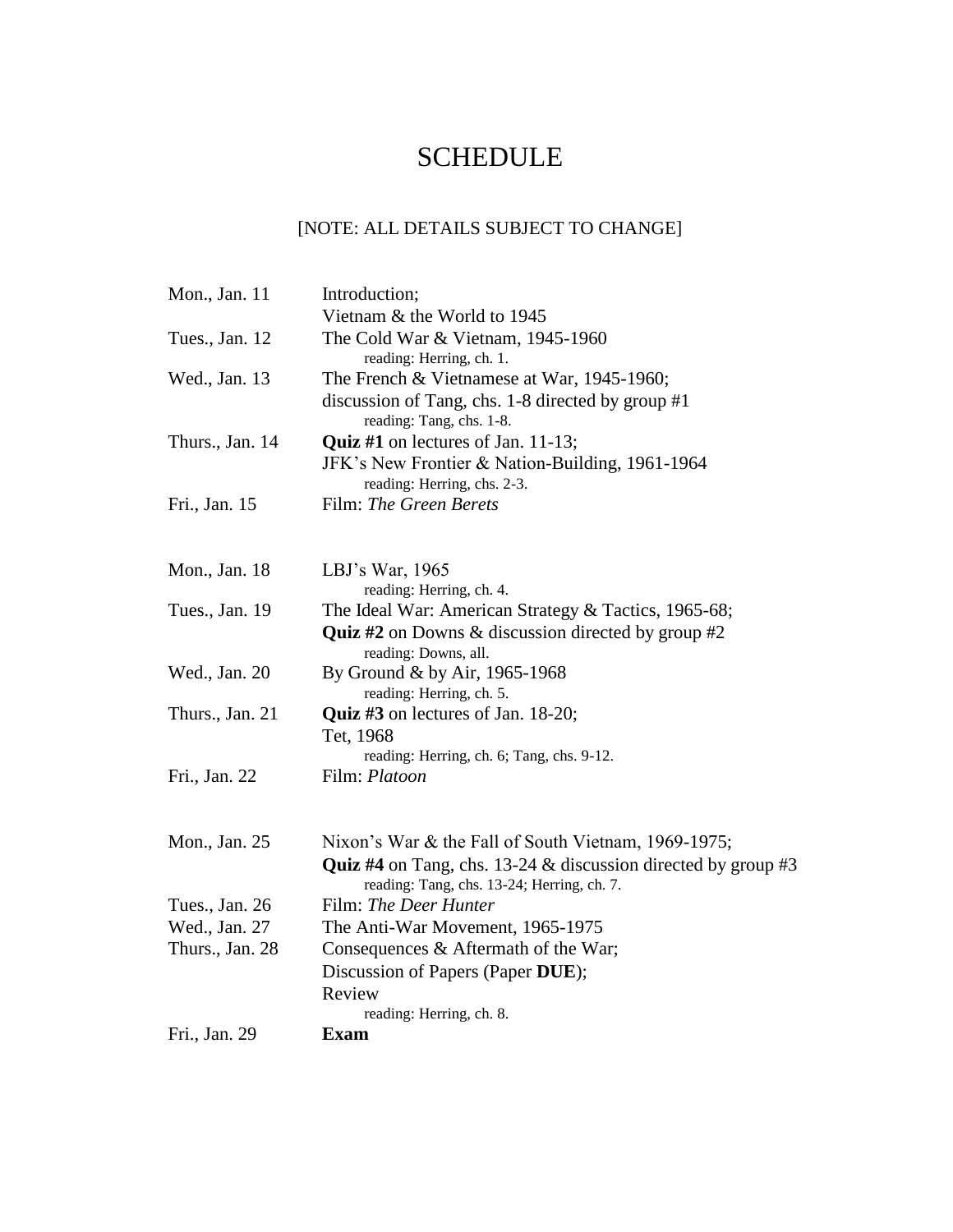#### **LIST OF OUTSIDE BOOKS FOR PAPER**

- Broyles, William. *Brothers in Arms: A Journey from War to Peace*. New York: Knopf, 1986.
- Caputo, Philip. *A Rumor of War.* New York: Holt, Rinehart and Winston, 1977.
- Garfinkle, Adam M. *Telltale Hearts: The Origins and Impact of the Vietnam Antiwar Movement.* New York: St. Martin's Press, 1995.
- Gelb, Leslie H. and Richard K. Betts. *The Irony of Vietnam: The System Worked.*  Washington, D.C.: Brookings Institution, 1979.
- Gibson, James William. *The Perfect War: Technowar in Vietnam.* Boston: Atlantic Monthly Press, 1986.
- Gibson, James William. *Warrior Dreams: Paramilitary Culture in Post-Vietnam America.* New York: Hill and Wang, 1994.
- Heineman, Kenneth J. *Campus Wars: The Peace Movement at American State Universities in the Vietnam Era.* New York: New York University Press, 1993.
- Hellmann, John. *American Myth and the Legacy of Vietnam.* New York: Columbia University Press, 1986.
- Herr, Michael. *Dispatches.* New York: Knopf, 1977.
- Lederer, William J. and Eugene Burdick. *The Ugly American.* New York: Norton, 1958.
- MacPherson, Myra. *Long Time Passing: Vietnam and the Haunted Generation.* Garden City, N.Y.: Doubleday, 1984.
- O'Brien, Tim. *Going after Cacciato: A Novel.* New York: Delacorte Press, 1978.
- O'Brien, Tim. *The Things They Carried: A Work of Fiction.* Boston: Houghton Mifflin, 1990.
- Santoli, Al. *Everything We Had: An Oral History of the Vietnam War by Thirty-Three American Soldiers Who Fought It*. New York: Random House, 1981.
- Terry, Wallace. *Bloods: An Oral History of the War by Black Veterans*. New York: Random House, 1984.
- Wells, Tom. *The War Within: America's Battle Over Vietnam*. Berkeley: University of California Press, 1994.
- [others approved by instructor]